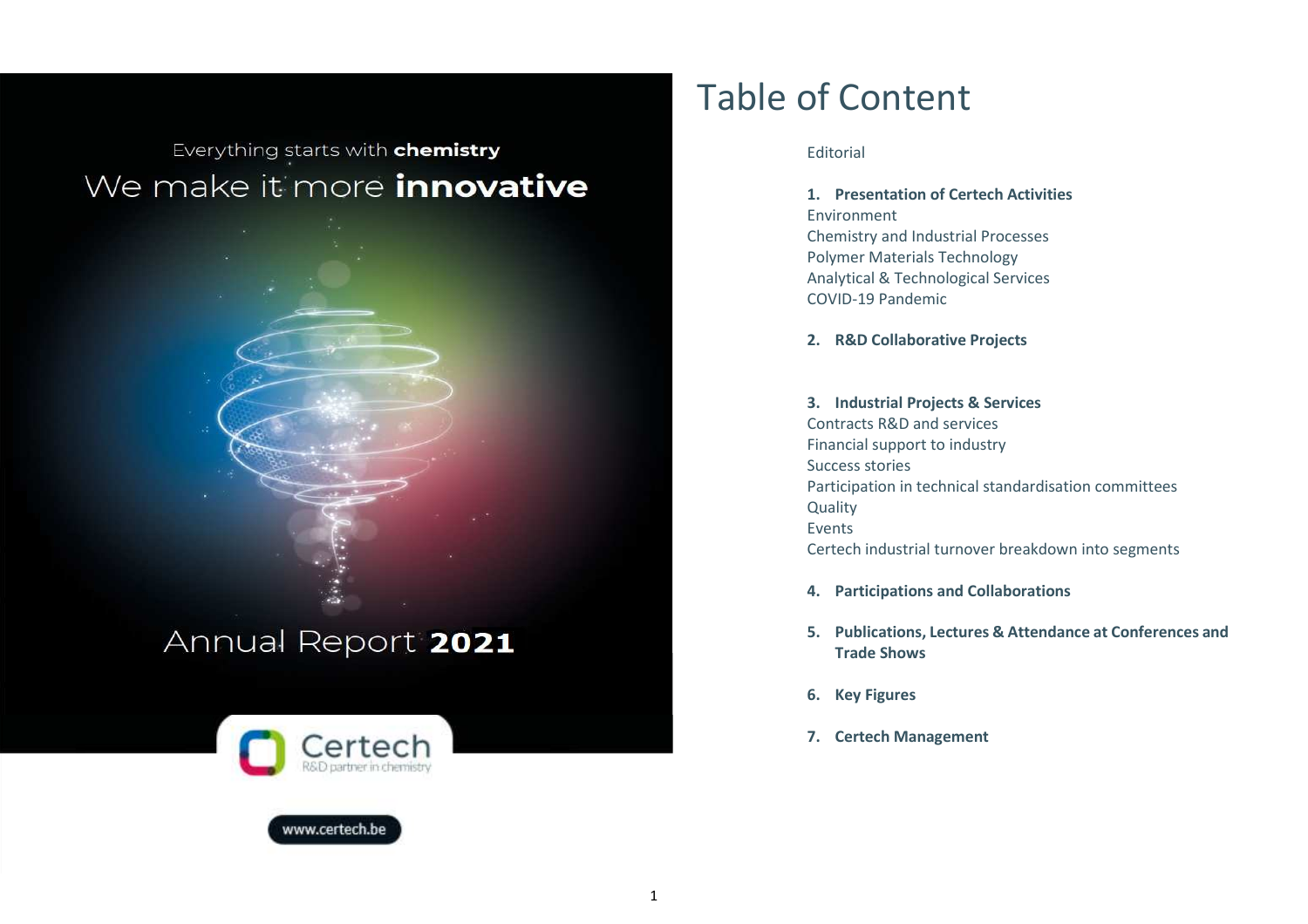#### **Editorial**

Despite the COVID-19 pandemic, Certech has been able to continue to operate and to fulfill its mission of R&D partner in chemistry supporting the innovation process in the industry thanks to an adapted organization combining teleworking, remote communication tools, regular information of the personnel and implementation of safety measures and adapted working conditions.

Certech has been involved, either as a coordinator or as a partner, in 11 collaborative projects. The funding sources were the European Commission (Horizon 2020 framework program), the European Regional Development Fund ("Transition" and "Interreg V"), and the Walloon Region (Marshall Plan). Those projects cover the different strategic axes of Certech's development: process intensification, plastic recycling, biobased polymers and composites, odours and emissions, volatile organic compounds and sensorial properties of materials. These represent opportunities to strengthen and develop our expertise in order to execute our mission of supporting the economic development of the industries, especially the small and medium enterprises, from the Region.

In 2021, 280 companies received support in their innovation process, 78 (28%) of which were new prospects. A total of 581 contracts were handled.

I would like to thank all the coworkers for this great achievement, for the support, their commitment and their resilience throughout this special year.

Thierry Randoux General Manager

# **1. PRESENTATION of Certech ACTIVITIES**

Certech is a research and development partner and supplier of analytical and technological services for companies involved with activities related to chemistry: polymers; pharmaceutical, medical and health care; environment and energy; automobile and transport; packaging; construction.

Certech's mission is to provide sustainable innovative solutions to improve or develop products and processes to meet industrial and societal needs.

The research & development strategy is based on the synergies of three main themes, namely: polymer materials technology, chemistry & industrial processes, environment supported by an analytical & technological services platform.

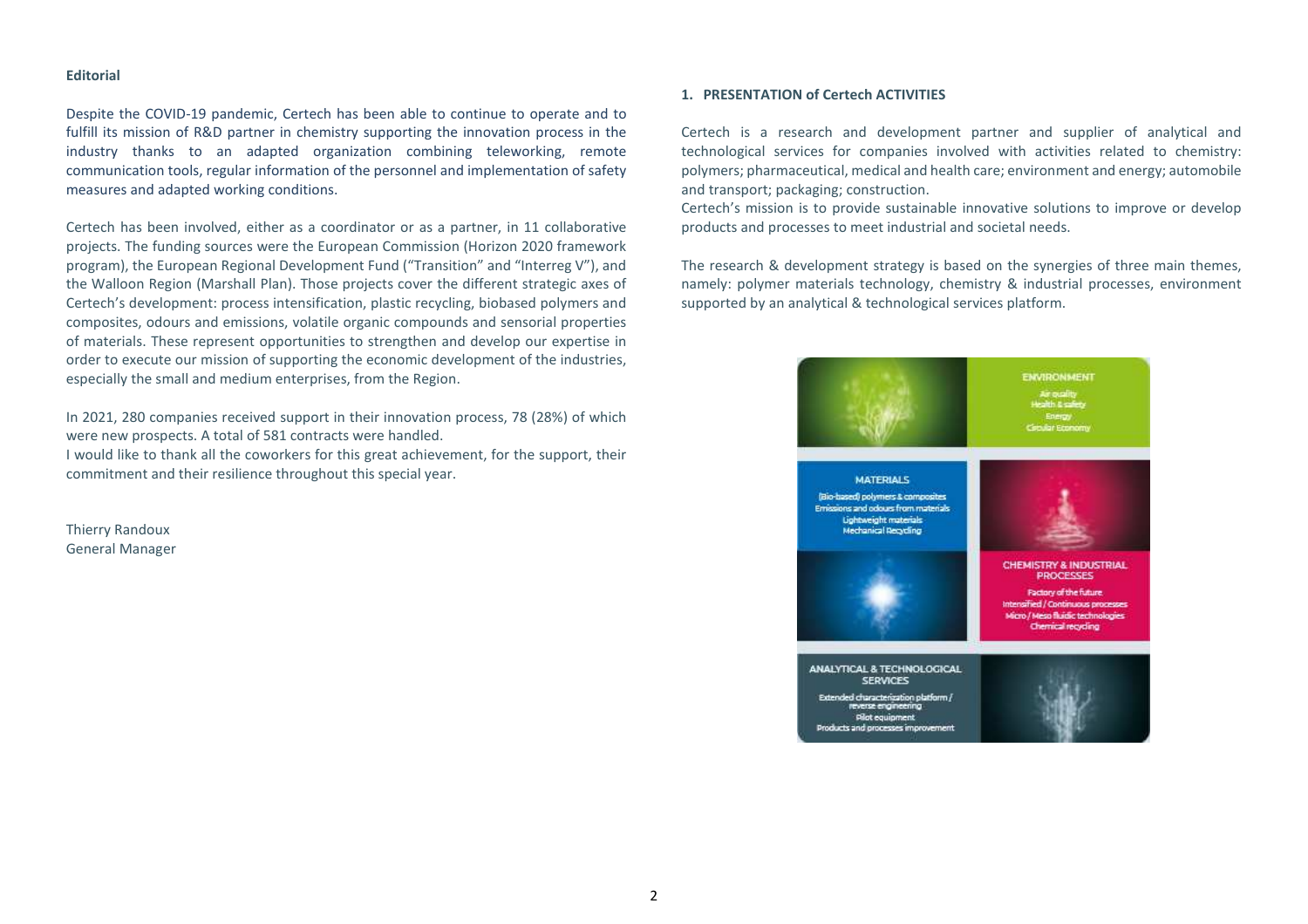#### **ENVIRONMENT**

Certech provides its industry partners with more than 40 years' experience, in the field of gas emission, process optimization and improved materials with reduced environmental impact. Research and Development activities include air quality, health and safety, energy and circular economy.

Certech is approved for the atmospheric pollution control (odour, volatile organic compounds) by Regional authorities and is an active member of 11 standardisation committees (AFNOR, EN or ISO).

# We make it more sustainable

#### **Air Quality, Health & Safety**

#### Atmospheric pollution and ambient air

In the field of outdoor environment, Certech offers sampling, on-line measurements and analysis (odour and gaseous effluents). Environmental impact is evaluated via simulations of atmospheric dispersion and neighbourhood direct assessment. Remediation pilot equipment based on catalysis or scrubbing are also available. A mobile laboratory is dedicated to carry out environmental diagnostics. It is equipped with several sampling equipment and measuring devices for the analysis of atmospheric emissions and ambient air.

#### Occupational hygiene

Key expertise in workplace air assessment include sampling and analysis of dusts, aerosols, microbiological and chemical components, noise, measurement of nanoparticles and biological agents, determination of organic vapours, evaluation of personal protective equipment (PPE), probability assessment of workstation exposure and characterization of ATEX (ATmosphere EXplosive) atmosphere.

#### **Energy and circular economy**

 The European Green Deal and the accelerating use of renewable energy sources driven by the need to mitigate the effects of climate change has significantly increased market need in the field of energy saving, renewable energy production, storage, distribution, and end-use.

Driven by the concepts of sustainability, Certech has developed expertise in chemistry for renewable energy applications by working on efficient and green materials, energy production and storage, chemical storage, sustainable and innovative process.

#### **CHEMISTRY AND INDUSTRIAL PROCESSES**

In the current era of globalization and capital mobility, European chemical industry has to accelerate its pace of innovation to remain in a leading position. Capitalizing on its core expertise in chemistry, process intensification and continuous flow chemistry, Certech aims to develop factory of the future and smart chemistry platforms adapted to the main industrial chemical sectors: Specialty Chemicals and Life Sciences



#### **Factory of the Future - Intensified/continuous processes**

Process Intensification is based on the use of small volume reactors, continuous processes, high temperatures and pressures, better heat and mass transfer. It leads to improved quality products, increasing yields, reduction of investment costs, lower energy consumption and reduced environmental and safety risks. It is a multidisciplinary approach to improve process technology and the underlying chemistry at the same time.

#### **Micro/Mesofluidic reactors**

Certech is equipped with multipurpose flow reactors enabling continuous chemical processes. Main features of these equipment's are the outstanding mixing and heat exchange, low internal volume with high residence time allowing the use of low quantities of reactants with an output of 5 kg a day.

Pilot reactors are also available to perform synthesis under strictly controlled experimental conditions in gas, liquid phase but also handling slurries. Different applications are covered including fine chemicals, green chemistry, polymer chemistry and medicinal chemistry.

#### **Chemical recycling (Plastic to Liquid, Plastic-to-Gas)**

Chemical recycling is a process which either breaks down or selectively dissolve plastic waste into their chemical constituents and converts them into useful products like basic chemicals, new polymers/oligomers or fuel. Certech has specific skills and equipment able to reach high pressures and temperatures that are used in the field of recycling and valorisation of plastic waste materials in a continuous way.

Certech also has a strong expertise in the field of catalytic pyrolysis for waste to fuel transformation and energy valorisation.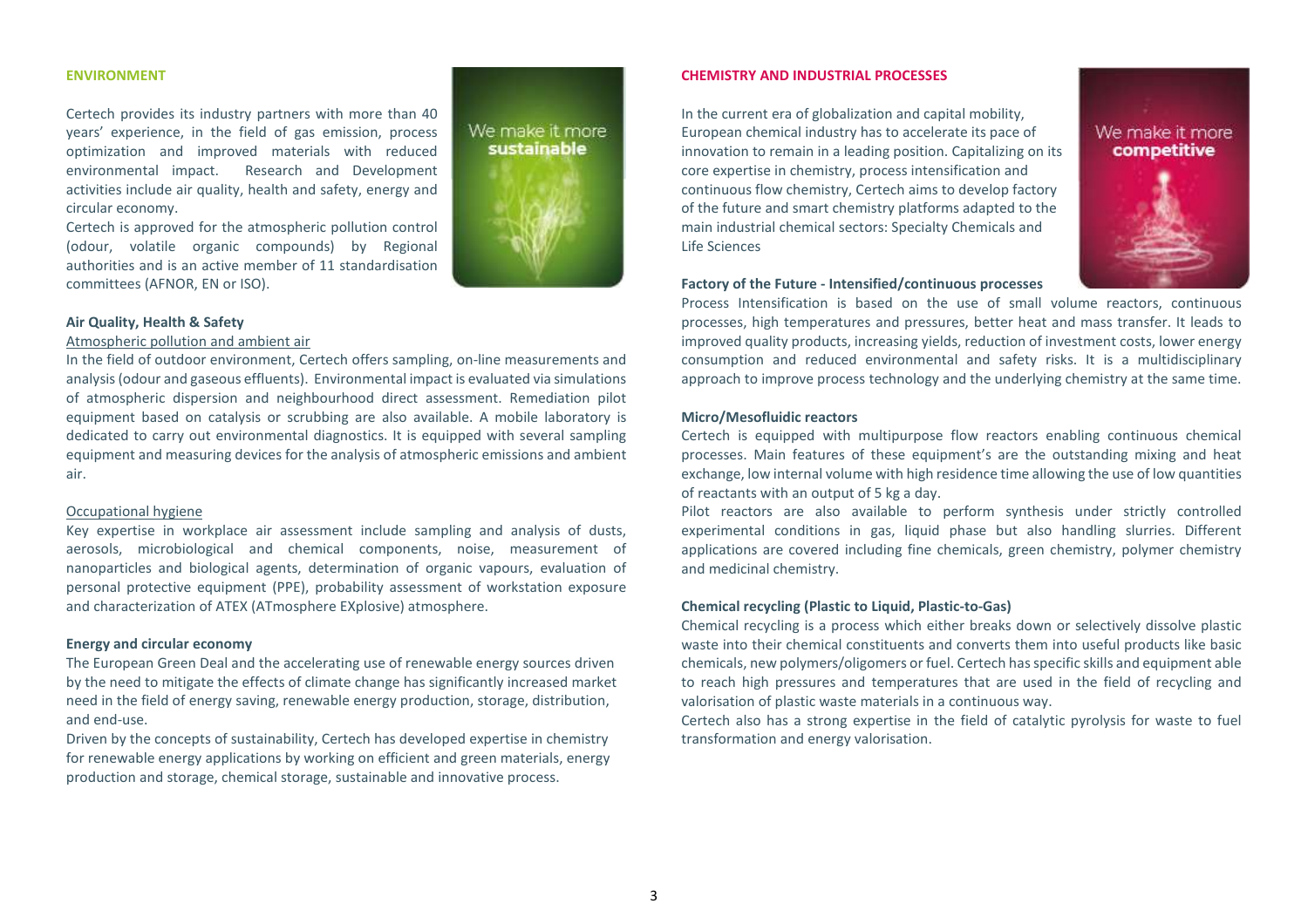#### **POLYMER MATERIALS TECHNOLOGY**

Certech expertise in polymer and composite materials ranges from analysis and development (formulation, blending...) to transformation and processing, thereby offering a broad and diversified technical and scientific support to partners and customers looking for a global expertise in the field of material science. To address environmental concerns which have become a major topic for industry these last years,Certech has developed a strong expertise in materials and processes with reduced environmental impact,



ranging from biobased materials to the mechanical and chemical recycling processes for plastics and composites. This expertise also includes the development of lightweight materials as well as odour and emissions from materials

#### **Odours and emissions from materials and indoor air quality**

Certech conducts R&D projects, testing and consulting in the field of materials interaction with the environment. New requirements from end-users (low odour and emission products, NIAS), new directives and regulations (for example new OEM standards or construction products directive and requirements, health and environmental regulations) have a clear influence on product market acceptance and have generated a need for reliable laboratory testing conditions. By combining skills in sampling and analysis of air with expertise in materials technology, Certech has developed leading edge know-how in assessing and managing gaseous emissions produced by materials. It includes indoor air quality (IAQ), emissions from transportation or building materials, migration phenomena and organoleptic contamination of packaging materials. Certech works in partnership with suppliers, manufacturers and end-users in order to achieve materials emission levels that are complying with the market needs. Certech has been selected as the Belgian expert for the drafting of the European Standard EN13725 "Air quality – Determination of odour concentration by dynamic olfactometry"EN16846-1 "Photocatalysis", ISO 16000 standards "Indoor air" and ISO 12219 "Interior air of road vehicles". Performance evaluations of air purification units are also offered.

#### **(Bio-based) Polymers and composites**

Certech is developing materials and their processing conditions to respond to the most stringent market needs. The intrinsic properties, the cost of raw materials and additives, the origin, processing and manufacturing conditions, health and environmental impact, recyclability are key parameters that are being considered for the development of new materials. Certech has acquired know-how in the synthesis, modification and formulation of petro-sourced and biobased thermosets, thermoplastic materials like wood plastic composites, biobased composites, barrier additives for packaging and storage tank, functional additives, and biopolymer formulations. Preparation of hybrid materials (sol gel, specialty and multifunctional coatings, zeolites chemistry, lightweight materials, cellular materials) is also one of the key competences.

Certech has also developed an expertise in the field of material substitution for the plastics and composites sectors aiming at replacing raw materials which are raising potential health or sustainability issues.

#### **Mechanical recycling (Plastic-to-Plastic)**

Recycling of materials is one of the most challenging issues from a sustainability point of view. Certech is involved in sorting and separation processes as well as in the conversion of solid wastes into new materials. It provides assistance in material identification, processing, formulation and evaluation of recycled materials performance.

#### **Lightweight materials: development of polymer foams**

Today, environmental concerns play an increasingly central part in all the sectors of activity (building, transport, energy, …). In that respect there is an increasing need for more performant and lighter materials. For that purpose, foamed polymers are very interesting materials thanks to their thermal insulation property, lower density, mechanical properties and competitive price. Foamed polymers are found virtually everywhere and are used in a wide variety of applications such as packaging, cushioning of furniture, insulation, structural parts in automotive …

In order to deliver R&D support to partners, Certech has developed several activities linked to foaming: physical and chemical foaming, development and optimization of formulations, development and optimization of processes.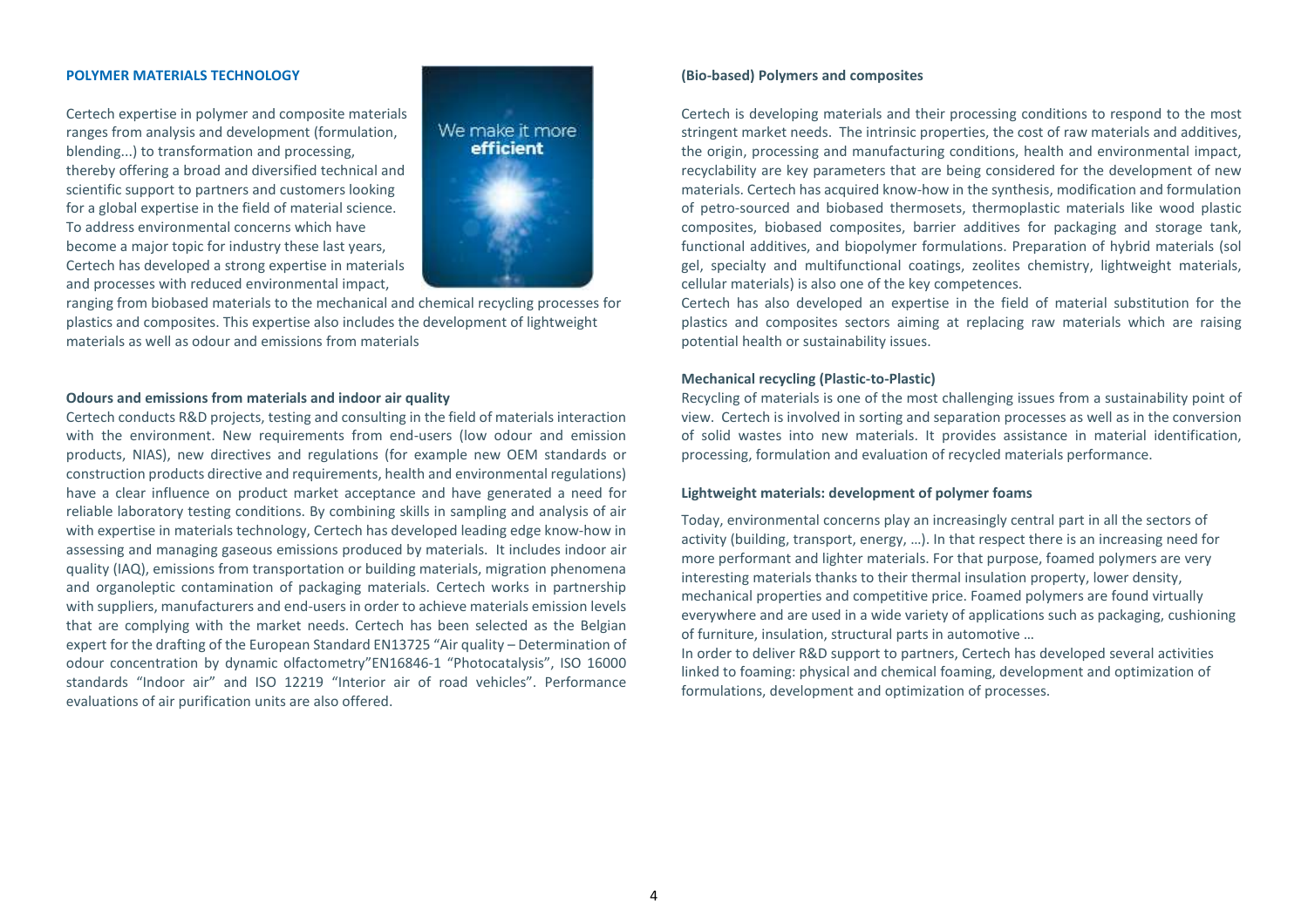#### **ANALYTICAL & TECHNOLOGICAL SERVICES**

Certech's industrial partners benefit from the support of a wide range of advanced characterization tools. The analytical equipment covers the physical, chemical but also sensorial properties determination:

- Physical analysis: mechanical, rheological, thermal, dynamic mechanical, morphological, barrier properties, molecular weight distribution, polymer degree of branching;
- • Chemical analysis: chemical composition determination of resins and polymers, additives, fillers, qualitative and quantitative determinationof complex mixtures, traces analysis, non-
- intentionally added substances (NIAS), reverse engineering ;
- •Sensorial analysis: odour and organoleptic properties.

Certech has a 1000  $m^2$  application hall with highly flexible equipment designed for the simulation of industrial processes:

• Polymer Materials: drying, mixing, pelletizing, extrusion, foaming, injection moulding, resin transfer moulding (RTM), compounding. The available output ranges from 5g to a few hundred kg of processed materials.

We make it more intelligible

• Process Intensification: versatile continuous reactors adaptable to project needs, 20 liters continuous reactor for catalytic pyrolysis, autoclaves from 75 to 1000 ml for high temperature and high pressure chemical treatment, spray-drying.

#### **COVID-19 PANDEMIC**

For the second year in a row Certech has been able to continue to fulfill its mission and serve its customers thanks to an adapted organization using teleworking, implementation of remote communication tools, regular information of the personnel on the evolution and implementation of the safety measures and working conditions to comply with the requirements dictated by the authorities.

Work methods have also been adapted to guarantee the safety of our co-workers. As an example, the sensory lab team was very creative in modifying the olfactomer to comply both with the stringent COVID-19 safety rules and the sensory test conditions.



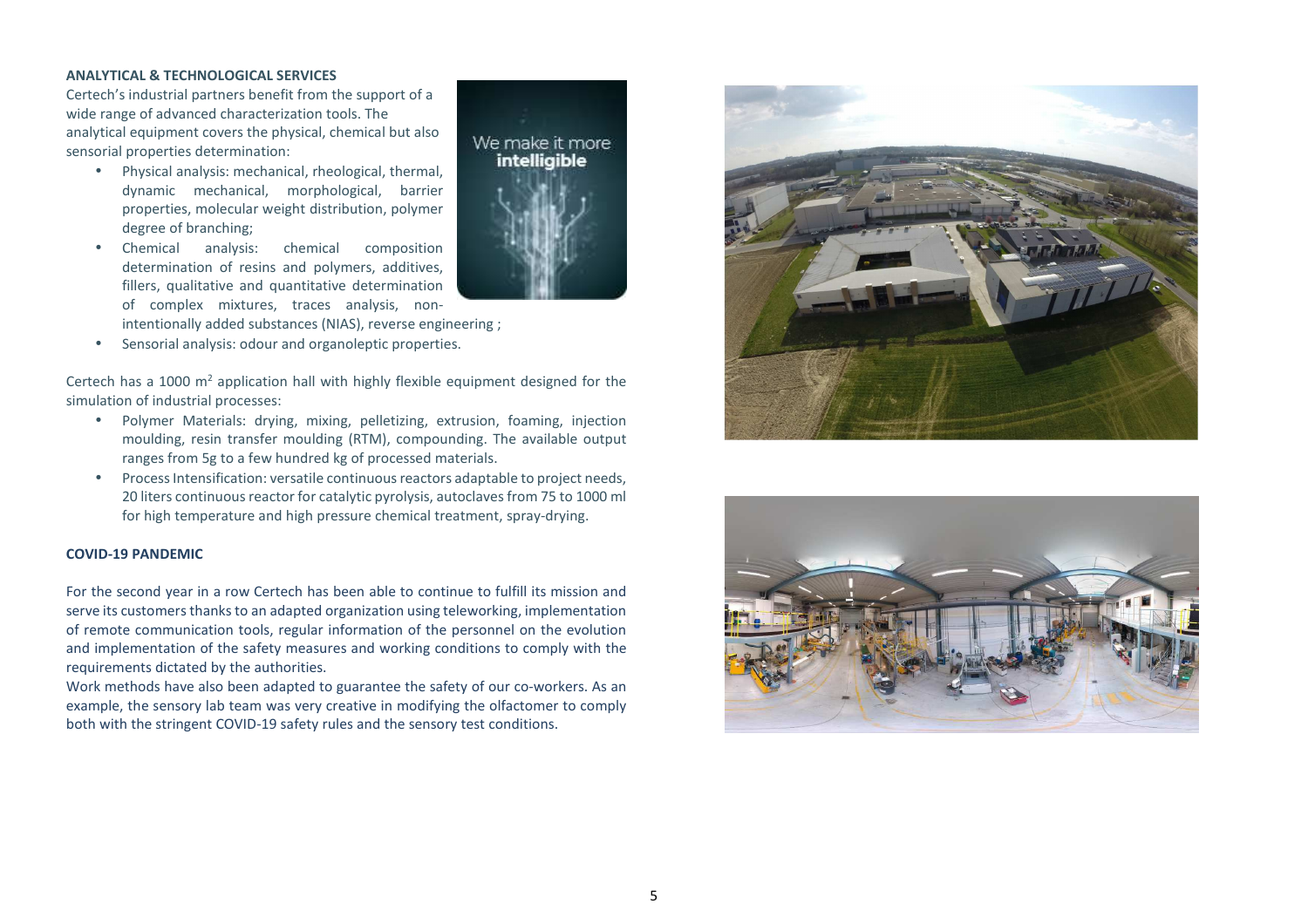#### **2. R&D COLLABORATIVE PROJECTS**



Wallon

ET LA WALLONIE INVESTISSENT DANS VOTRE AVENIR

In 2021, Certech was involved, either as coordinator or as a partner, in 11 collaborative projects. The funding sources were: the European Regional Development Fund (ERDF, "Transition" and "Interreg V"), Walloon Region (Marshall Plan) and the European Commission Horizon 2020 framework program.

# **ONGOING** PROJECTS

| <b>Project</b>  | <b>Description</b>              | Partnership       | <b>Funding</b>         |
|-----------------|---------------------------------|-------------------|------------------------|
| <b>ECOLISER</b> | Eco-binders for soil treatment, | CTP, INISMa,      | <b>ERDF Transition</b> |
|                 | waterproofing and roads         | ULiège, ULB, CRR, |                        |
|                 |                                 | Certech, Materia  |                        |
|                 |                                 | Nova              |                        |

| Project         | <b>Description</b>                                                                   | Partnership                                                   | <b>Funding</b>                                                  |
|-----------------|--------------------------------------------------------------------------------------|---------------------------------------------------------------|-----------------------------------------------------------------|
| Flow4Syn        | chemistry<br>Flow<br>process<br>to<br>convert biobased feedstocks                    | Certech,<br>UCLouvain,<br>ULiège                              | <b>ERDF Transition</b>                                          |
| Flow4Reactors   | Microstructured and catalytic<br>intensified reactors                                | Certech. CRIBC.<br>UCLouvain,<br>ULiège                       | <b>ERDF Transition</b>                                          |
| Flow4Solids     | process for the<br>Continuous<br>synthesis, drying and<br>final<br>shaping of solids | Certech,<br>UCLouvain,<br>ULiège                              | <b>ERDF Transition</b>                                          |
| <b>IntiCosm</b> | New biobased compounds for<br>cosmetic formulations                                  | URCA, Université<br>Lille, ULiège,<br>UGent, Certech,<br>Vito | Interreg<br><b>FWVI</b><br>V<br>supported by the<br><b>ERDF</b> |

| Project                     | <b>Description</b>                                                                                                                                                                     | Partnership                                                                 | <b>Funding</b>                   |
|-----------------------------|----------------------------------------------------------------------------------------------------------------------------------------------------------------------------------------|-----------------------------------------------------------------------------|----------------------------------|
| <b>MACOBIO</b>              | Biobased materials and<br>composites                                                                                                                                                   | UMons, Sirris, Cen<br>aero, Centexbel,<br>Celabor, Materia<br>Nova, Certech | <b>ERDF Transition</b>           |
| <b>BIOMAT</b>               | From biomass to biobased<br>materials                                                                                                                                                  | UMons,<br>ULB.<br>ULiège,<br>Materia<br>Nova,<br>Celabor, Certech           | <b>ERDF Transition</b>           |
| <b>EMRA</b><br>DEMO2FACTORY | Demonstration platform<br>for SMEs in the field of<br>materials technology<br>characterization                                                                                         | Materia Nova,<br>CRIBC, CTP,<br>Certech                                     | <b>ERDF Transition</b>           |
| HipperPACK                  | Development of bio-<br>based new packaging<br>(tray, lid and stopper)<br>resistant to high<br>hydrostatic pressure.                                                                    | Industrial<br>Partnership,<br>Certech, Celabor,<br>Materia Nova             | <b>Marshall Plan</b><br>Wagralim |
| PUR4UP                      | Design of new finished<br>products incorporating<br>high quality recycled<br>plastics from end-of-life<br>vehicles (ELVs) and waste<br>of electrical and electronic<br>equipment (D3E) | Industrial<br>Partnership,<br>Certech, ULiège                               | <b>Marshall Plan</b><br>Mécatech |
| <b>MMAtwo</b>               | New innovative process<br>for recycling end-of-life<br>PMMA waste                                                                                                                      | 12 EU partners,<br>Certech                                                  | <b>EU Horizon</b><br>2020        |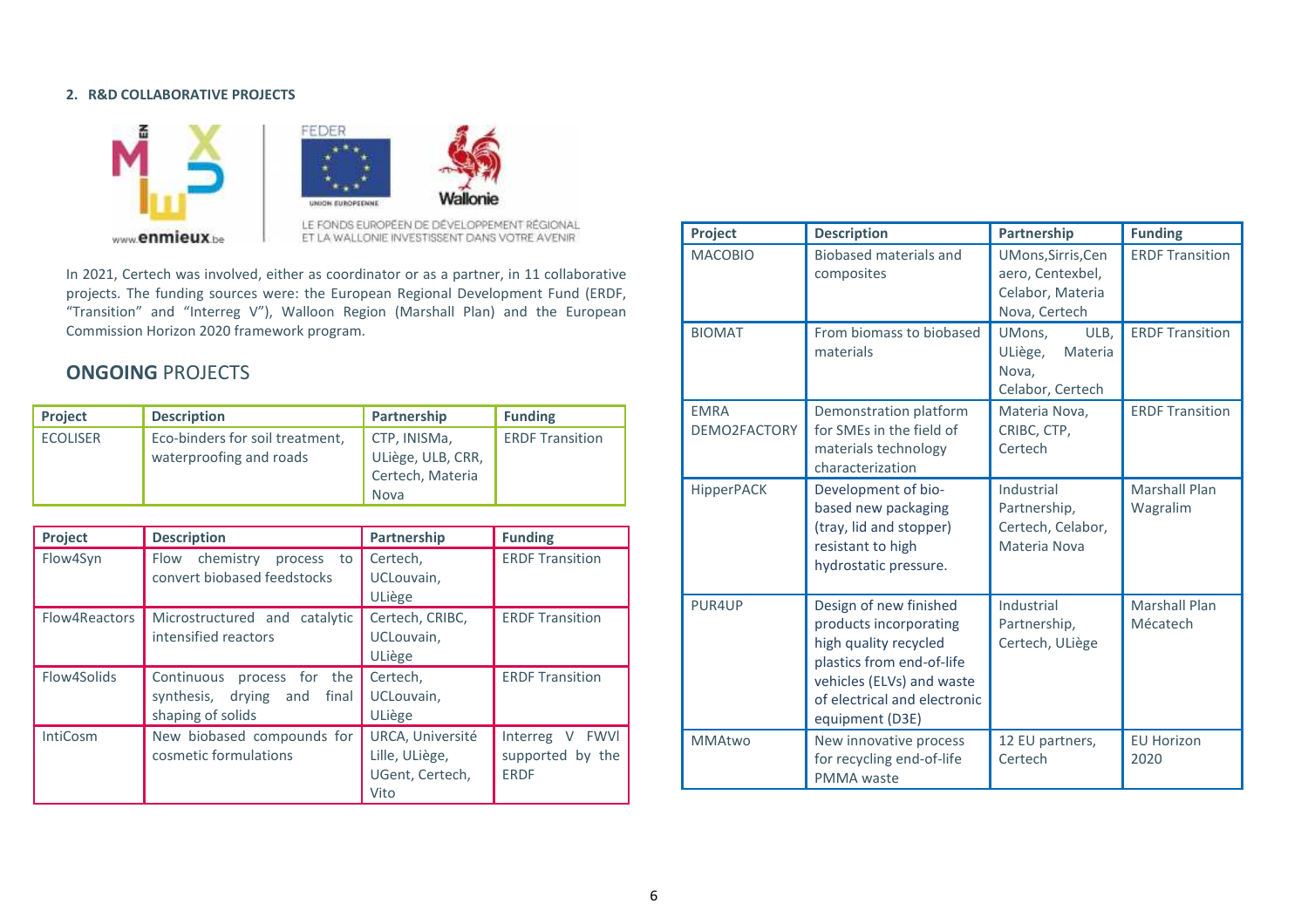#### **3. INDUSTRIAL PROJECTS & SERVICES**

# CONTRACTS R&D and SERVICES

Certech collaborates with industrial companies in their development projects and fosters technological innovation. Concrete solutions, in-depth assistance and technical advice are provided by teams with recognised skills and knowledge. Semi-industrial and pilot equipment are also made available to industrial partners.

The Certech experts are available for industries looking to improve their products/processes or looking to develop new products/processes. Support projects include feasibility studies, assistance or collaboration on R&D projects, technological transfer or the introduction of new products and processes, help with drafting new specifications, etc. This guidance is supported by literature survey, which enables experts to stay permanently up to date on the scientific and technical progress made within their field of activity which presents a high potential for industrial innovation.

Services activities include analytical support using a wide range of advanced equipment, problem solving, quality control and regulatory assessment.

In 2021, 280 companies received support in their innovation process, 78 (28%) of which were new prospects. A total of 581 contracts were handled.

# Certech INDUSTRIAL TURNOVER BREAKDOWN INTO SEGMENTS

 Major market segments for 2021 include plastic industry (polymer producers and endusers 21%), medical, pharmaceutical and healthcare (20%), environment and energy (18%), transportation (14%), chemicals (9%) and food and packaging (7%).



# FINANCIAL SUPPORT to INDUSTRY

#### **Technology vouchers/Technical feasibility studies (Wallonia)**

The *"Chèques Technologiques"* program is a financial support tool for SMEs developing a new product, process or service that requires scientific validation. In an exploratory phase, Certech carries out tests, calculations and initial analyses.



Chèauesentreprises

This initial exploration can be followed by *technical feasibility studies*: carrying out tests, energy balances, development of control methods, optimization of test protocols, laboratory tests, life cycle assessment, etc.

In 2021, Certech provided support to 9 companies using the so-called *"Chèques Technologiques"* mechanism.

#### **KMO Portefeuille (Flanders)**

Certech is eligible for technological consulting and contracting supported by Flanders via the KMO-Portefeuille. KMO-Portefeuille is a subsidy measure for Flemish SMEs who may receive subsidies up to 4000 euros per calendar year.



#### **Research tax credit (France)**

The accreditation by the French authorities to the Research Tax Credit (CIR) was renewed for the period 2020-2024. This mechanism provides a tax advantage to companies subject to income tax. CIR finances all R&D activities: basic research, applied research and experimental development.



**MINISTÈRE** DE L'ENSEIGNEMENT SUPÉRIEUR, DE LA RECHERCHE ET DE L'INNOVATION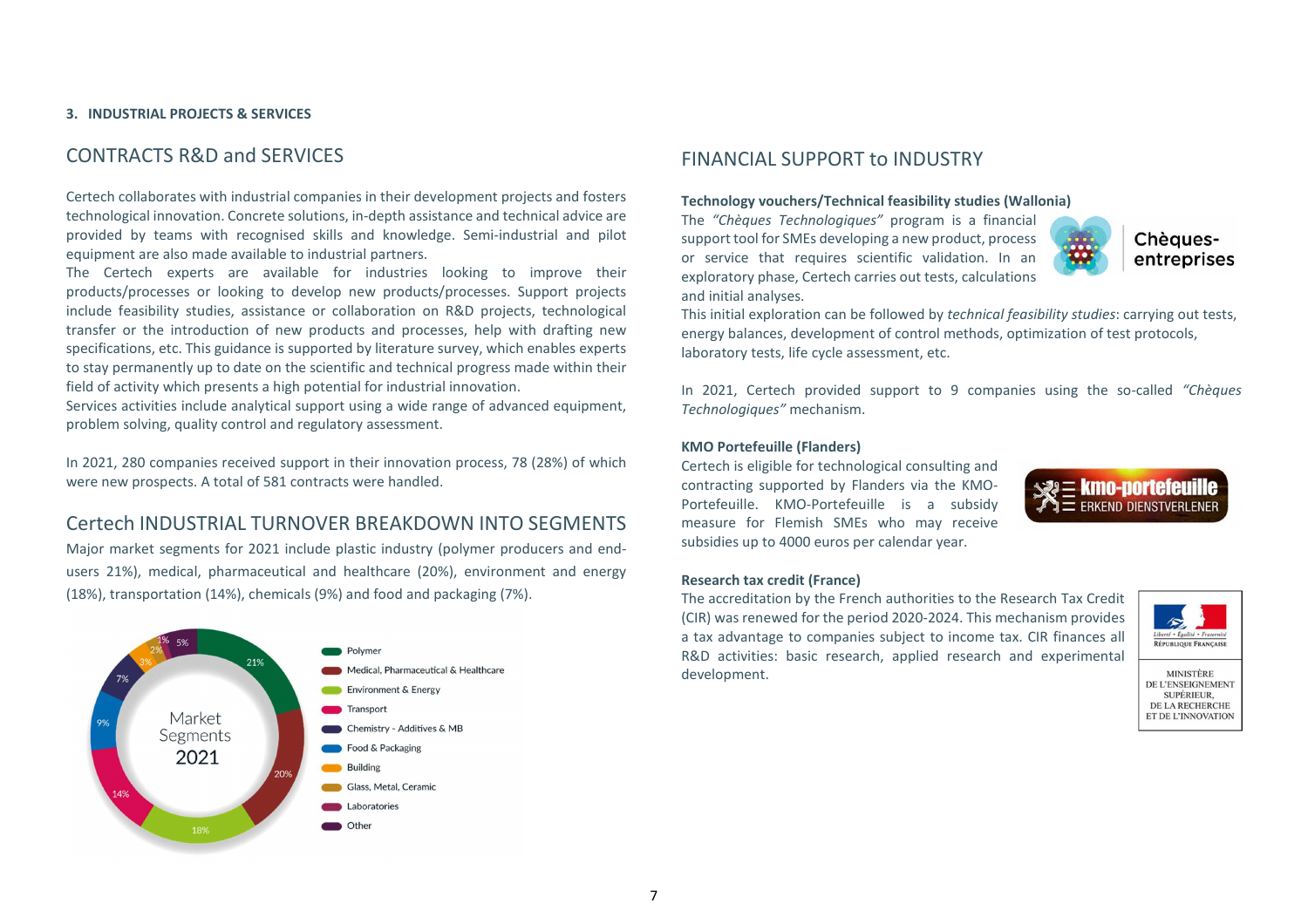# SUCCESS STORIES

#### **Launching of Mesoporosil®, silicon-based products**

Certech partnered with Sil'Innov, a R&D company specialised in silica-based products, on the development of a patented process for the production of mesoporous silica using spray drying and a natural surfactant. An industrial process has been established and validated based on these pilot results. Mesoporosil® (trademark from Eytelia) is now available and relies on this ingredient, while various formulations enable an increase in the amount of the bioavailable silicium, in the form of orthosilicic acid, after ingestion (https://www.eytelia.eu/mesoporosil). Since the 70s, it has been proven that a lack of silicium leads to an abnormal formation of the bones as well as of the cartilaginous tissues. These issues can be solved by using soluble silica as a dietary supplement. From now on, with the development of Mesoporosil®, a new soluble, absorbable and bioavailable source of silicium  $-$  and for the first time in the solid state  $-$  is available on the market. These new ingredients are formulated into oral dosage forms (tablets, sachets, capsules) being commercialised in the new product lines INNOVASIL® and SILXPERT®, commercialised by Eytelia.



#### **Sensors for the on-line measurement of indoor pollutants**

 Certech is collaborating with the company VOCSens in the framework of the future market launch of CMOSEnvi ™ gas sensors, dedicated to environmental monitoring and health & safety industrial applications (monitoring of Volatile Organic Compounds emissions). VOCSens has developed and patented a new concept of miniaturized environmental camera fully compatible with the CMOS technology, cost competitive and autonomous.







# PARTICIPATION in TECHNICAL STANDARDISATION COMMITTEES



Thanks to its expertise based on R&D activities, Certech is an active member of several technical standardisation committees dealing with air quality, odours, volatile organic compounds (VOC) and photocatalysis.

Certech is helping industry professionals to:

- understand the aspects related to technical and scientific standardisation and regulations;
- stay up to date with methods and trends in standardisation and regulations in their specific sector;
- •Implement the standards in their daily activity.

| <b>ISO/TC 146</b> | Air quality                                                      |
|-------------------|------------------------------------------------------------------|
| CEN/TC 264        | Air quality                                                      |
| CEN/TC 386        | Photocatalysis                                                   |
| AFNOR B44/A       | VOC and odours, photocatalytic materials, chamber recycling test |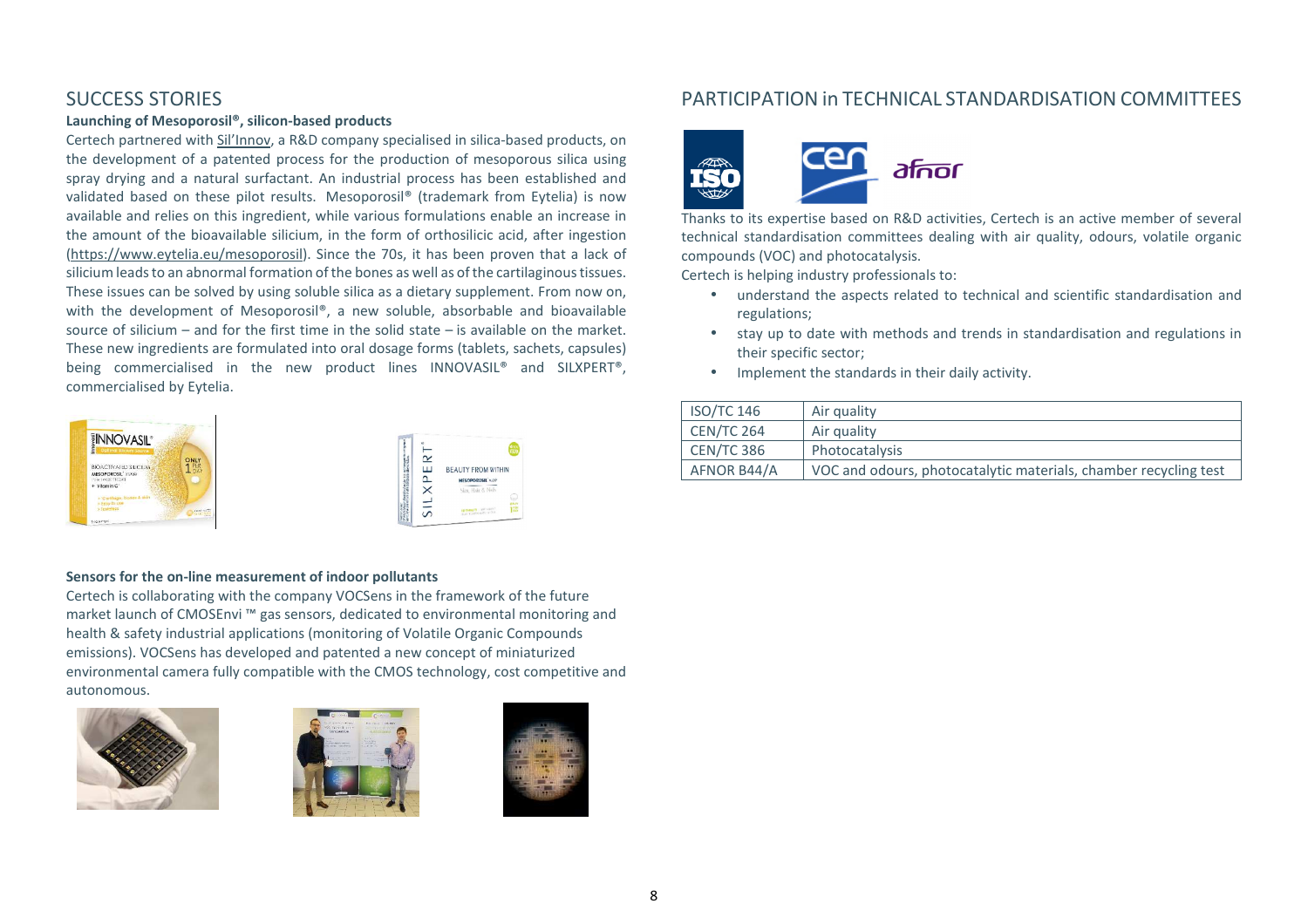# **QUALITY**

Certech operates under the ISO 9001:2015 quality management system. The certification was confirmed for the period 2021-2022.



Certech is approved by the Walloon Region for the sampling, analysis and research in the field of air quality (including odours), as well as for measurements by dynamic olfactometry and odour detection threshold with human assessors. for the period 2019-2023.

Wallonie

Car Manufacturers accreditation according to the technical requirements of ISO 17025 to measure odours and VOCs on materials and parts.

Certech is accredited by PSA/Stellantis for the following tests:

- •VOC analyses according to D10 5495-E
- •Aldehydes and Ketones analyses according to D40 5535-E
- •Odour according to D10 5517-G

The Renault Nissan accreditation was renewed for the period 2021-2024 for the following tests:

- VOC and aldehydes & ketones analyses from materials after conditioning in micro-scale chamber according to RNES-B-20116 v1.1
- VOC, aldehydes & ketones, odour analyses from entire parts after conditioning in 1 m3 chamber test according to RNES-B-00114 v1.1 (formerly D49 3027-C and D49 3085-B) and RNES-B-00096 v1.1 (formerly D49 3046-C)
- •Odour from materials according to RNES-B-00096 v1.1 (formerly D49 3001-E)
- •VOC analyses according to D42 3109-C and D413144-A
- •Aldehydes and Ketones analyses according to D40 3004-A





# EVENTS: **Emissions & Odours from materials: Webinar Conference, October 7.**

The 15th edition of the "Emissions and odours from materials" took place on October 7 as a webinar conference. About 100 participants from all-over the world attended the one-day webinar confirming the interest of the industry for this topic.

During the last two decades, there has been increasing concern within the scientific community over the effects of VOC exposure on health. Public awareness of environmental, health and safety issues related to air quality has grown significantly. Regulations and labelling of products have been promoted by the governments, resulting in ever more stringent specifications for the industry regarding the emission of volatile compounds from materials.

Plastic materials, coatings and inks, adhesives, flooring materials, furniture, textiles, insulating materials emit volatile organic compounds (VOC) that contribute to the indoor air quality in terms of odours and pollutants. In food, pharmaceutical and cosmetic industries, volatiles released by the packaging can have an impact on the organoleptic perception of the products and even on their quality. Non-intentionally added substances (NIAS) present in a food contact material/article are chemical products that can migrate from the material into food and requires often high sensitive analysis.

New consumer products and new biobased/recycled materials coming today on the marketplace have to be evaluated for their VOC release, including their contribution to the odour perception of the products.

The need for communication between professionals working on this subject is obvious, particularly with respect to discussing research results, disseminating information, promoting activities …

With the participation of leading industry professionals, standards & regulatory experts, R&D scientists, material specialists, industry analysts and market players, the conference offers an ideal platform for best practice sharing and acquiring new knowledge from participants and speakers

STELLANTIS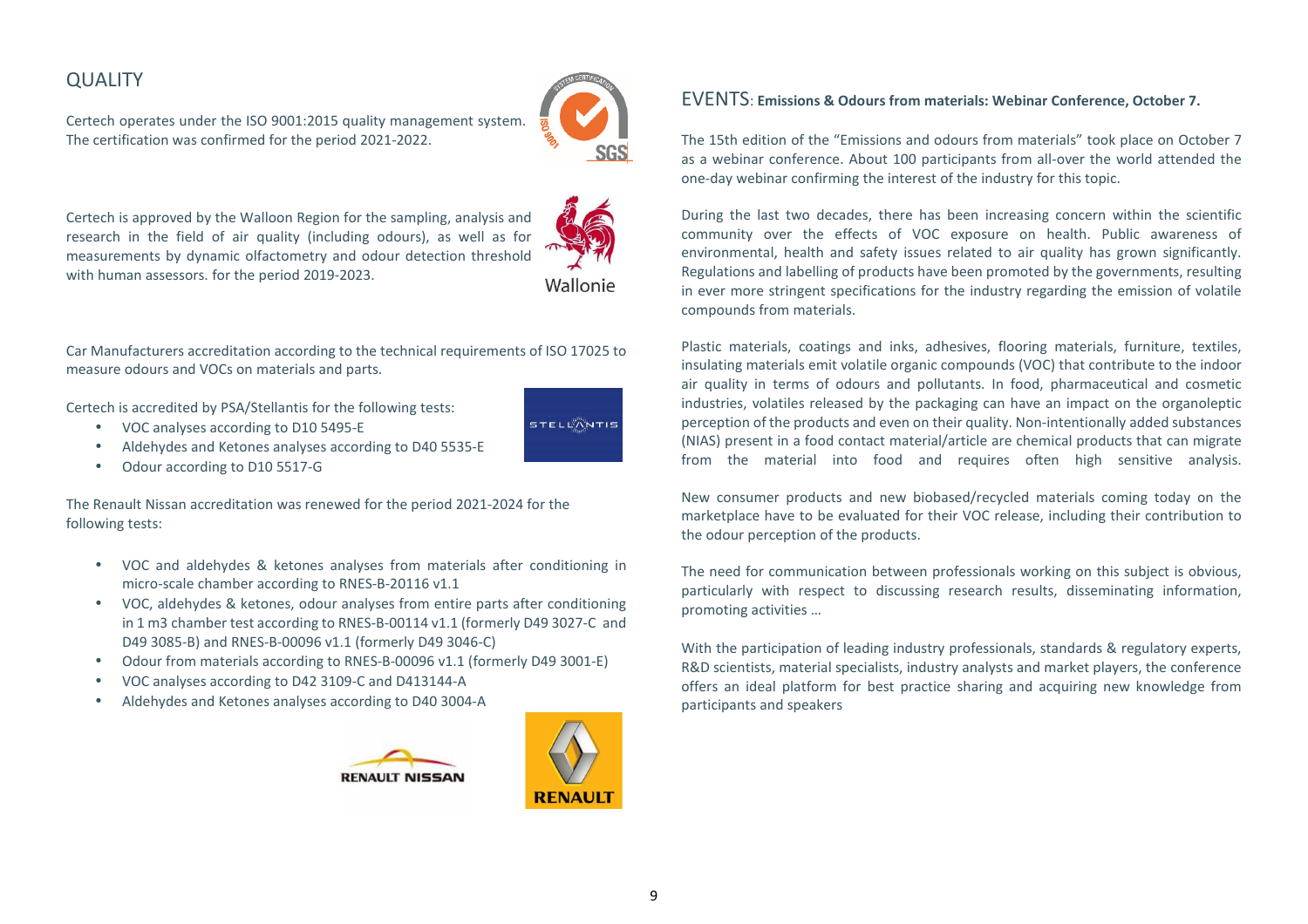#### **4. PARTICIPATIONS and COLLABORATIONS**

#### PROFESSIONAL BODIES



www.src.be

ρ

INSPIRING

PLASTICS<br>PROFESSIONALS





www.essenscia.be www.idea.be www.wal-tech.be



GN

www.valbiom.be www.ccih.be





www.4spe.org www.gn-meba.org

www.gfsv.net

# **CLUSTERS**



www.greenwin.be

wagralim **APPETITE FOR INNOVATION** 

PLASTIWIN

www.clusters.wallonie.be



www.iar-pole.com



www.polemecatech.be



www.wagralim.be www.polymeris.fr



www.clusters.wallonie.be



www.bbi-europe.be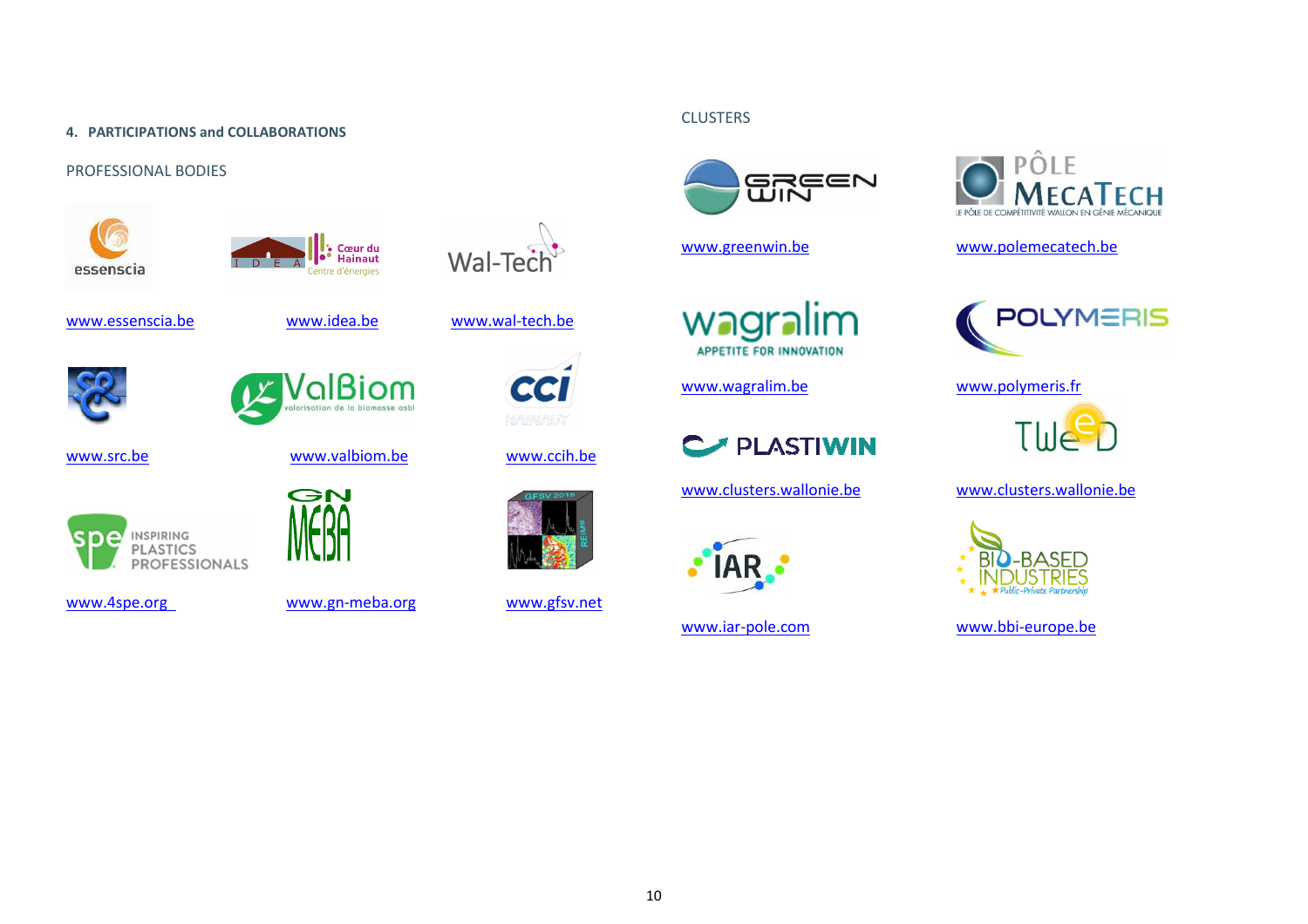#### COLLABORATIONS



Certech is an Authorised Partner Laboratory from Agilent Technologies. The collaboration covers all aspects of molecular weight and chemical composition distribution by gel permeation chromatography (GPC), temperature rising elution fractionation (TREF) and odours and emissions from materials using thermal desorption gas chromatography mass spectrometry (TDS-GC-MS).



Certech is member of the Editorial Board of the International Journal of Polymer Analysis and Characterization (IJPAC) and referee for the following journals: ACS Catalysis ; Catalysis Communications ; Catalysts ; ChemCatChem ; Chemistry - A European Journal ; Molecules ; Nanomaterials ; Organic Letters ; Polymer Chemistry ; RSC Advances; Synthesis

#### **5. PUBLICATIONS, LECTURES & ATTENDANCE at CONFERENCES & TRADE SHOWS**

#### **Patent:**

• Silica with ultra-fast properties: PCT Int. Appl., 2021, WO 2021069074 A1; N. Mannu, Q. Chevrot, K. Croizet-Berger, N. Rabasso, I. Coste-Manière, J. Estager, B. Kartheuser.

#### **Scientific Papers:**

• A new GPC/TREF/LinELSD instrument to determine the molecular weight distribution and chemical composition: application to recycled polymers, A. Boborodea, S. O'Donohue, A. Brookes, *International Journal of Polymer Analysis and Characterization*, **2021**, *26*, 721-734. https://doi.org/10.1080/1023666X.2021.1971836

#### **Books:**

•Starch in the Bioeconomy, J.L Wertz, B. Goffin, CRC Press 2021.

#### **Lectures:**

- • Odeur et émissions des matières plastiques : les mesurer et les réduire. C. Henneuse, Journée émergence de projets Polymeris, Bordeaux (F), November 24, 2021.
- • State-of-the-art analytical tools for VOC/odour/migration characterization. C. Brasseur, 15th Emissions and odours from materials conference webinar, Seneffe (B), October 07, 2021.
- • Hydrogen Production & Storage under favorable atmospheric conditions for Small and Smart Production of Renewable Energy. F. Collignon Clean Hydrogen webinar: R&I collaboration opportunities between Canada, Switzerland & Wallonia, September 29, 2021.
- • Recyclage chimique des polymères & intensifications de procédés, F. Collignon, Plastiwin webinar, June 01, 2021.
- $\bullet$  Les matériaux isolants en MEB, Approfondissement en imagerie au microscope électronique à balayage et en microanalyse X, A. Jadin, Le Cnam Entreprises stage EA02, Paris (F), March 24, 2021 (Visio).
- • Continuous chemistry: technological innovation for the cosmetic industry. J. Estager, Biobased materials and their use in the field of cosmetic formulation webinar, January 18, 2021.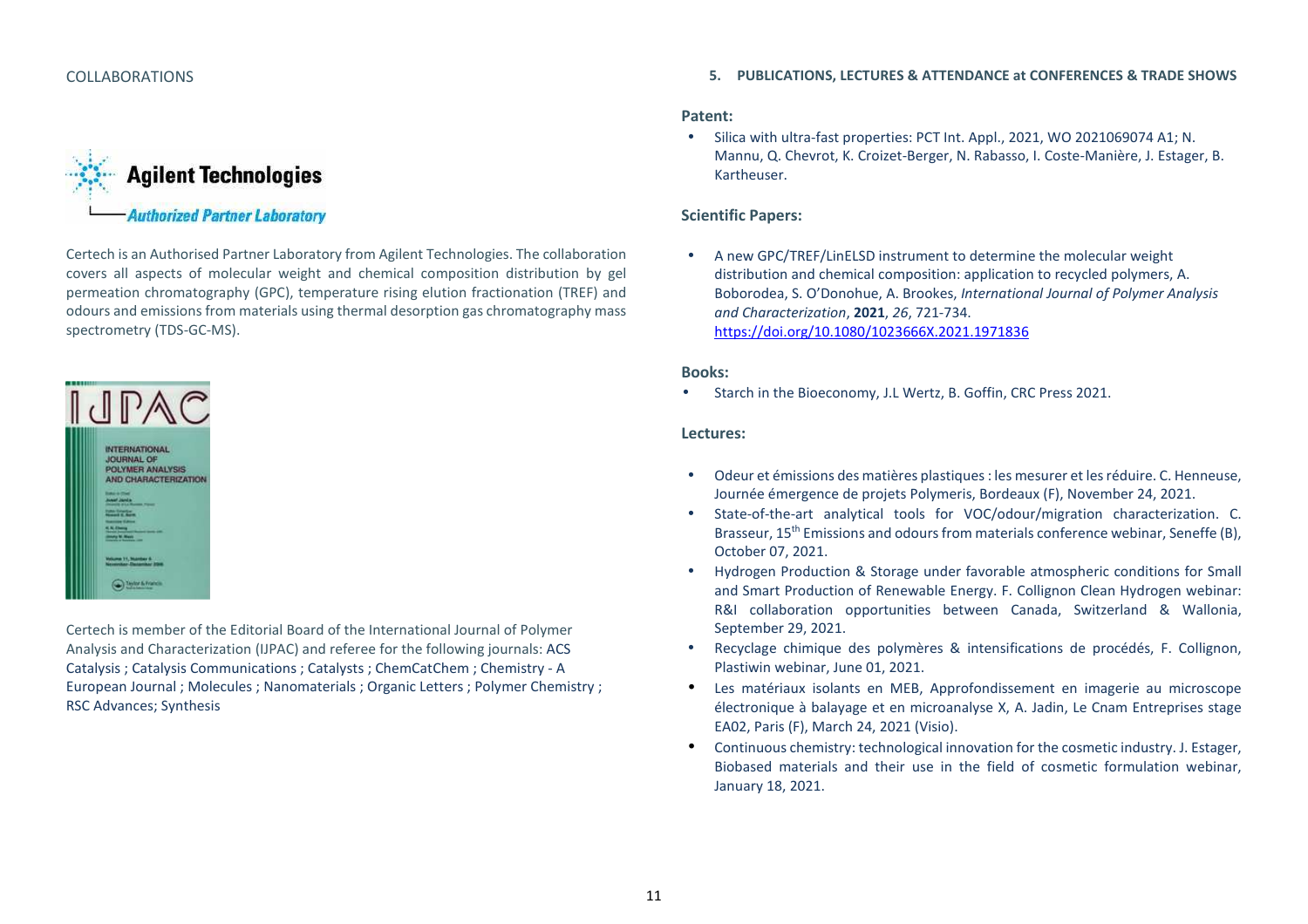# **They talk about us:**

- February 11, 2021 : Pur4UP, le projet wallon qui utilisera du plastique recyclé pour créer des stations d'épuration, La Libre Eco.
- February 11, 2021: Du plastique recyclé pour produire des stations d'épuration wallonnes, Trends Tendance.
- February 11, 2021 : Alliance wallonne pour la création d'une nouvelle génération de stations d'épuration en plastique recyclé, CCI mag.
- Septembre 29, 2021 : Franche réussite pour l'événement de maillage sur l'hydrogène propre, www.wbi.be.

# **Conference and Trade show Attendance**

| <b>Event</b>                              | <b>Date</b>       | <b>Location</b> |
|-------------------------------------------|-------------------|-----------------|
| Les solutions Agilent pour l'analyse      | 14-01-2021        | Webinar         |
| de micro-plastiques                       |                   |                 |
| Biobased materials and their use in       | 18-01-2021        | Webinar         |
| the field of cosmetic formulation         |                   |                 |
| Journée technique fin de vie des          | 19-01-2021        | Webinar         |
| matériaux biosourcés                      |                   |                 |
| AMI Polymer Foam conference               | 19,26-01 & 02-02- | Webinar         |
|                                           | 2021              |                 |
| Tech'Day "Fibres naturelles pour          | 28-01-2021        | Webinar         |
| les matériaux performants"                |                   |                 |
| Webinaire Tweed stockage                  | 28-01-2021        | Webinar         |
| d'énergie : wrap-up du 09/12/20           |                   |                 |
| Virtual 12 <sup>th</sup> Multidimensional | 1 to 3-02-2021    | Webinar         |
| Chromatography Workshop (12th             |                   |                 |
| MDCW)                                     |                   |                 |
| Webinaire Tweed CCU & les                 | 02-02-21          | Webinar         |
| nouvelles molécules de la                 |                   |                 |
| transition énergétique                    |                   |                 |
| Webinaire Desotec & Lybover:              | 02-02-21          | Webinar         |
| Réduction des émissions de                |                   |                 |
| poussières et COV dans l'industrie        |                   |                 |
| du broyage                                |                   |                 |
| Webinaire intelligence artificielle,      | 04-02-21          | Webinar         |
| énergie et construction                   |                   |                 |

| <b>Event</b>                                                                                                                 | <b>Date</b>   | <b>Location</b> |
|------------------------------------------------------------------------------------------------------------------------------|---------------|-----------------|
| AFNOR réunion de travail B44,<br>enceinte de grand volume                                                                    | 16-02-2021    | Webinar         |
| Mecanochemistry meets industry                                                                                               | 17&18-02-2021 | Webinar         |
| Webinaire AFHYPAC : hydrogène<br>les technologies clés                                                                       | 24-02-2021    | Webinar         |
| Webinaire Stratégie de l'innovation<br>et numérique : focus sur l'IA et l'IoT                                                | 26-02-2021    | Webinar         |
| Session générale d'information par<br>le NCP dans le cadre du lancement<br>Horizon EU                                        | 2-03-2021     | Webinar         |
| Plastiwin/Webinar « Le recyclage<br>de produits plastiques complexes »<br>par Centexbel                                      | 2-03-2021     | Webinar         |
| Midi de la Biomasse : Sous-produits<br>& End-of-Waste                                                                        | 2-03-2021     | Webinar         |
| Atelier virtuel NCP "Industrie 4.0"<br>dans le cadre du lancement<br>Horizon EU                                              | 3-03-2021     | Webinar         |
| Atelier virtuel NCP "Energie et<br>efficacité énergétique" dans le<br>cadre du lancement Horizon EU                          | 3-03-2021     | Webinar         |
| Atelier virtuel NCP "ICT : AI,<br>blockchain, clouds, big data, eG et<br>robotique" dans le cadre du<br>lancement Horizon EU | 5-03-2021     | Webinar         |
| Atelier virtuel NCP "Matériaux<br>avancés, industrie du process" dans<br>le cadre du lancement Horizon EU                    | 4-03-2021     | Webinar         |
| Atelier virtuel NCP : « Economie<br>circulaire (technologies), recyclage<br>» dans le cadre du lancement<br>Horizon EU       | 4-03-2021     | Webinar         |
| Webinaire Energyville gaz                                                                                                    | 4-03-2021     | Webinar         |
| SPE Additives & Colors Academy:<br>Trends & training                                                                         | 11-03-2021    | Webinar         |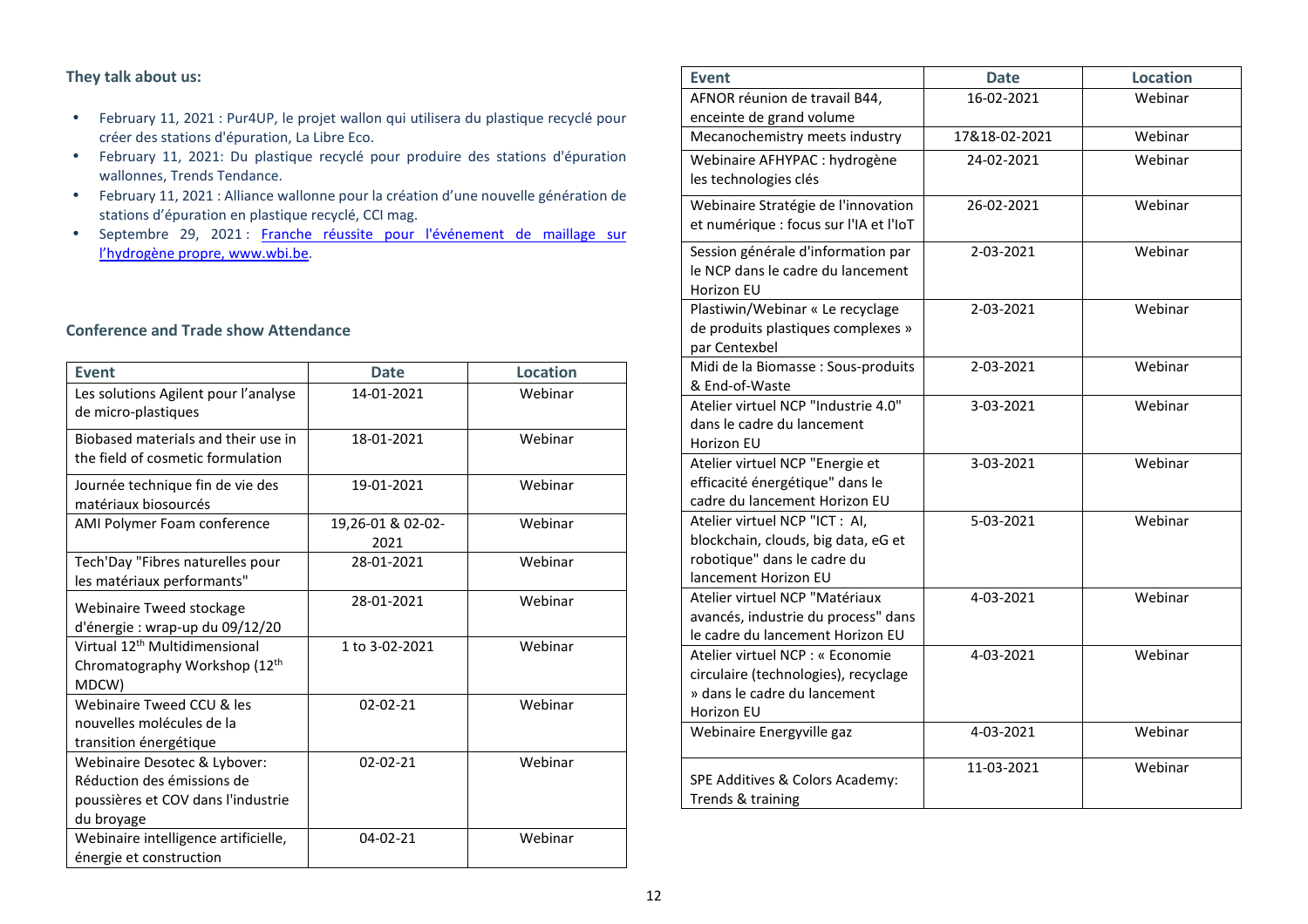| <b>Event</b>                                                                                                             | <b>Date</b>      | <b>Location</b> |
|--------------------------------------------------------------------------------------------------------------------------|------------------|-----------------|
| Webinaire L'Intelligence Artificielle:<br>outil incontournable de l'industrie<br>de procédés                             | 12-03-2021       | Webinar         |
| Webinar - the aera of digital in<br>biomanufacturing                                                                     | 3-03-2021        | Webinar         |
| SPE Additives & Colors Academy:<br>Trends & training                                                                     | 11-03-2021       | Webinar         |
| Webinaire AFHYPAC : hydrogène<br>en mobilité                                                                             | 15-03-2021       | Webinar         |
| <b>Elasto-Plast Slotevent</b>                                                                                            | 16-03-2021       | Webinar         |
| AFNOR réunion de travail B44,<br>enceinte de grand volume                                                                | 22-03-2021       | Webinar         |
| Les matériaux isolants en MEB<br>(dans stage EA02 au CNAM)                                                               | 24-03-2021       | Webinar         |
| Workshop: Accélérer l'adoption<br>des plastiques à usage uniques<br>recyclés                                             | 7-04-2021        | Webinar         |
| Webinar Fibres naturelles &<br>Plasturgie                                                                                | 8-04-2021        | Webinar         |
| Webinar: Natural colorants for<br>bioplastics (Interreg Nortwest<br>Europe project CurCol)                               | 20-04-2021       | Webinar         |
| Strategic Research Needs for the<br><b>European Plastics and Composites</b><br>Industry 2021 (annual conference<br>ECP4) | 21-04-2021       | Webinar         |
| Webinaire Plastiwin "Nouveaux<br>polymères pour le domaine de la<br>santé" (ULg)                                         | 27-04-2021       | Webinar         |
| AG et conférence plénière<br>Plastiwin 2021                                                                              | 18-05-2021       | Webinar         |
| Renewable Materials Conference<br>2021                                                                                   | 18 to 20-05-2021 | Webinar         |
| L'extrusion réactive : un procédé<br>complémentaire au recyclage<br>mécanique des plastiques                             | 20-05-2021       | Webinar         |
| Conférence fibres végétales<br>ValBiom                                                                                   | 20-05-2021       | Webinar         |

| <b>Event</b>                                                                                                                     | <b>Date</b>   | <b>Location</b> |
|----------------------------------------------------------------------------------------------------------------------------------|---------------|-----------------|
| PSYCHE Workshop on purification<br>of Syngas                                                                                     | 10-05-2021    | Webinar         |
| PSYCHE Guest Lecture on Fischer-<br>Tropsch synthesis & Gasification                                                             | 27-05-2021    | Webinar         |
| Webinaire PUReSmart (recyclage<br>PC et PU)                                                                                      | 31-05-2021    | Webinar         |
| webinaire Plastiwin: Recyclage<br>chimique des Polymères                                                                         | 1-06-2021     | Webinar         |
| GNMEBA - Réunion Thématique de<br>Printemps                                                                                      | 3-06-2021     | Webinar         |
| SpecialChem webinar : Reimagine<br>the EV battery with Advanced<br>Thermoplastics (Sabic)                                        | 9-06-2021     | Webinar         |
| Webinar Plastiwin/Sirris: La<br>transformation digitale appliquée à<br>l'injection plastique                                     | 10-06-2021    | Webinar         |
| SFIP - PLASTURGIE 2020:<br><b>INNOVATION ET INDUSTRIE 4.0</b>                                                                    | 16&17-06-2021 | Webinar         |
| MedPharmPlast Europe Summer<br>Conference 2021                                                                                   | 16&17-06-2021 | Webinar         |
| Réunion AFNOR B44a<br>photocatalsye                                                                                              | 17-06-2021    | Webinar         |
| Plastiwin/Ansers: Webinaire<br>"Analyse et diminution de l'impact<br>des impuretés dans mes procédés<br>via leur identification" | 17-06-2021    | Webinar         |
| SusChem Brokerage Event Plenary                                                                                                  | 21-06-2021    | Webinar         |
| AG et B2B pôle Polymeris (FR)                                                                                                    | 23-06-2021    | Webinar         |
| Réunion CEN TC 386 photocatalyse                                                                                                 | 24&25-6-2021  | Webinar         |
| Rendez vous chimie verte et éco-<br>innovation                                                                                   | 29-06-2021    | Webinar         |
| Formation 4.0 technofutur                                                                                                        | 29&30-6-2021  | Webinar         |
| Recycling of plastics. Towards a<br>more sustainable plastic treatment<br>in 2030                                                | 1-07-2021     | Webinar         |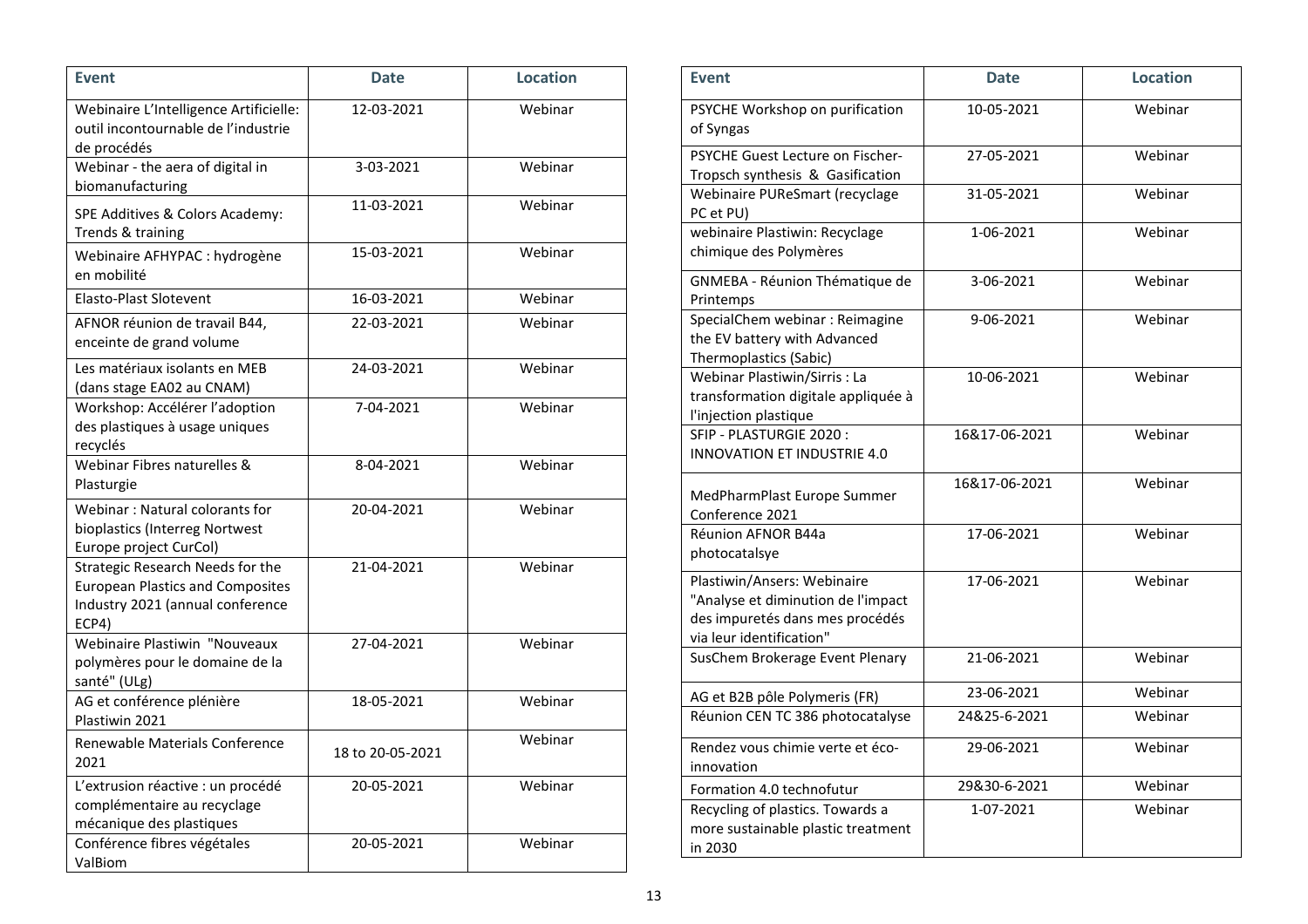| <b>Event</b>                                                                                                               | <b>Date</b>   | <b>Location</b> |
|----------------------------------------------------------------------------------------------------------------------------|---------------|-----------------|
| Webinaire Plastiwin/Sirris: Aperçu<br>sur les composites et structures<br>hybrides à base thermoplastique                  | 7-09-2021     | Webinar         |
| 2nd Annual Innovative Plastics<br>Processing and Recycling Online<br>Conference                                            | 16&17-09-2021 | Webinar         |
| Webinar & Virtual Tour Sirris - How<br>can you speed up your Medtech<br>project?                                           | 23-09-21      | Webinar         |
| AFNOR/B44A: présentation du<br>CEN/TC386 WG8 "Microbiological<br>effects"                                                  | 04-10-21      | Webinar         |
| The Plastics Paradox - The Truth<br>about Plastics & the Environment                                                       | 7-10-2021     | Webinar         |
| <b>Plastic Recycling Show</b>                                                                                              | 4&5-11-2021   | Amsterdam (NL)  |
| Journée émergence de projets<br>Polymeris                                                                                  | 24-11-2021    | Bordeaux (F)    |
| Plastiwin - PLENIERE 2021                                                                                                  | 25-11-2021    | Gembloux (B)    |
| Webinaire de Veille technologique:<br>"les bio-polymères" organisé par<br>Plastiwin et Centexbel                           | 7-12-2021     | Webinar         |
| Circularity & Sustainability in<br><b>Plastic Medical Devices and</b><br>Pharmaceutical Packaging: Industry<br>Perspective | 08-12-2021    | Webinar         |
| Webinaire Polymeris/Polyvia: Tour<br>d'horizon des innovations<br>en fabrication additive après<br>Formnext 2021           | 13-12-2021    | Webinar         |
| <b>GFSV</b>                                                                                                                | 24&25-11-2021 | Webinar         |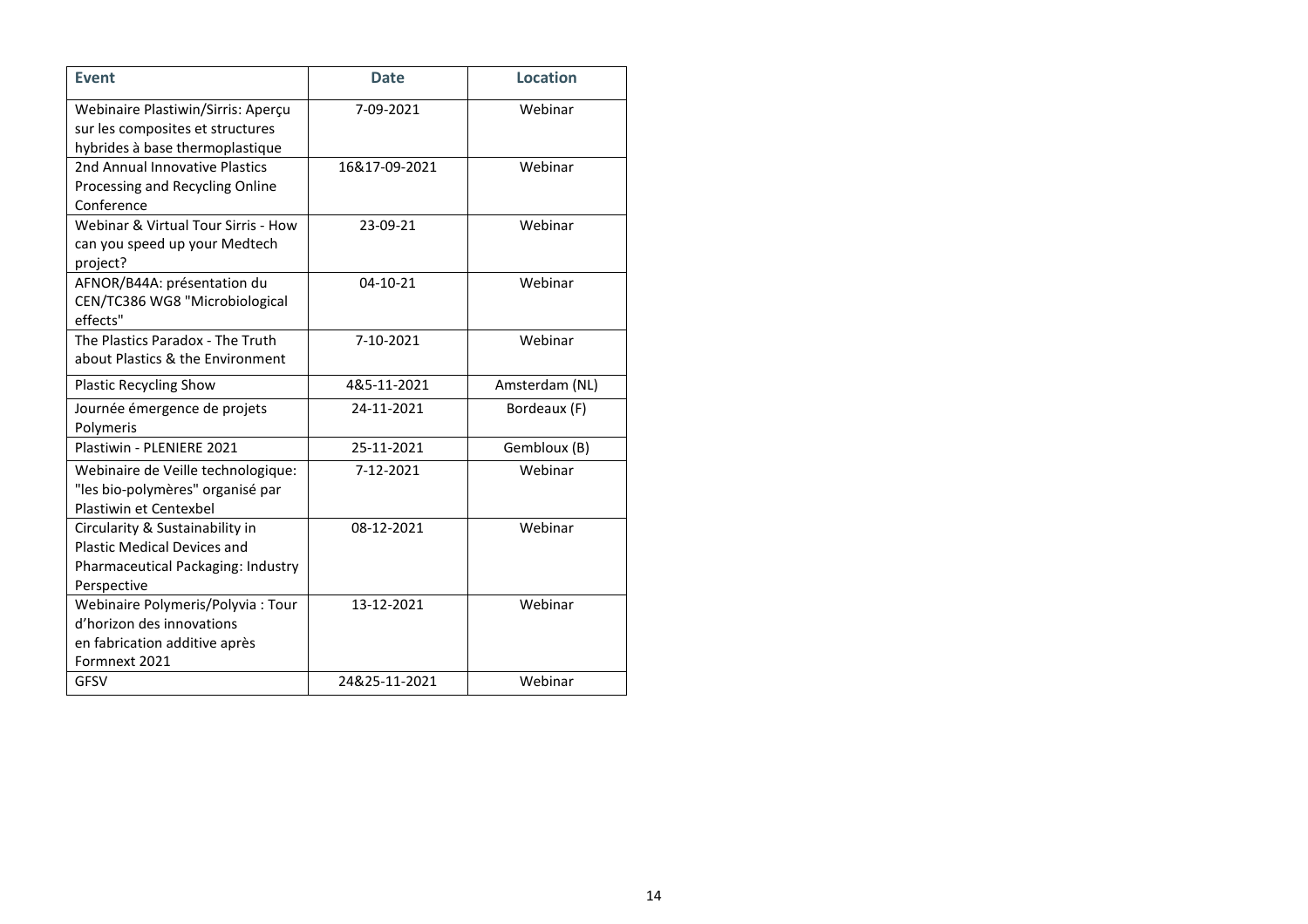# **6. KEY FIGURES**

# **Balance sheet**

| <b>Assets</b>                          | 2021      | 2020       | <b>Liabilities</b>                             | 2021      | 2020       |
|----------------------------------------|-----------|------------|------------------------------------------------|-----------|------------|
| <b>Fixed assets</b>                    | 1.077.185 | 1.687.724  | <b>Reserves</b>                                | 5.650.082 | 5.968.531  |
| Scientific equipment and installations | 1.077.185 | 1.687.724  | Social reserves                                | 2.228.173 | 2.228.173  |
|                                        |           |            | <b>Accumulated reserves</b>                    | 2.996.915 | 2.936.761  |
|                                        |           |            | Investment subsidies                           | 424.995   | 803.597    |
| <b>Current assets</b>                  | 8.564.839 | 8.760.484  |                                                |           |            |
| Accounts due within one year           | 2.331.559 | 2.331.421  | <b>Provisions for contingencies and losses</b> | 241.695   | 243.286    |
| Cash investments                       | 3.179.990 | 2.247.276  |                                                |           |            |
| Cash                                   | 2.791.777 | 3.860.495  | <b>Debt</b>                                    | 3.750.247 | 4.236.392  |
| Adjustments (accrued income)           | 261.513   | 321.294    | Accounts payable after one year                | 1.466.935 | 1.505.506  |
|                                        |           |            | Accounts payable within one year               | 2.193.227 | 2.639.185  |
|                                        |           |            | Adjustment accounts                            | 90.085    | 91.703     |
| <b>Total assets</b>                    | 9.642.024 | 10.448.210 | <b>Total liabilities</b>                       | 9.642.024 | 10.448.210 |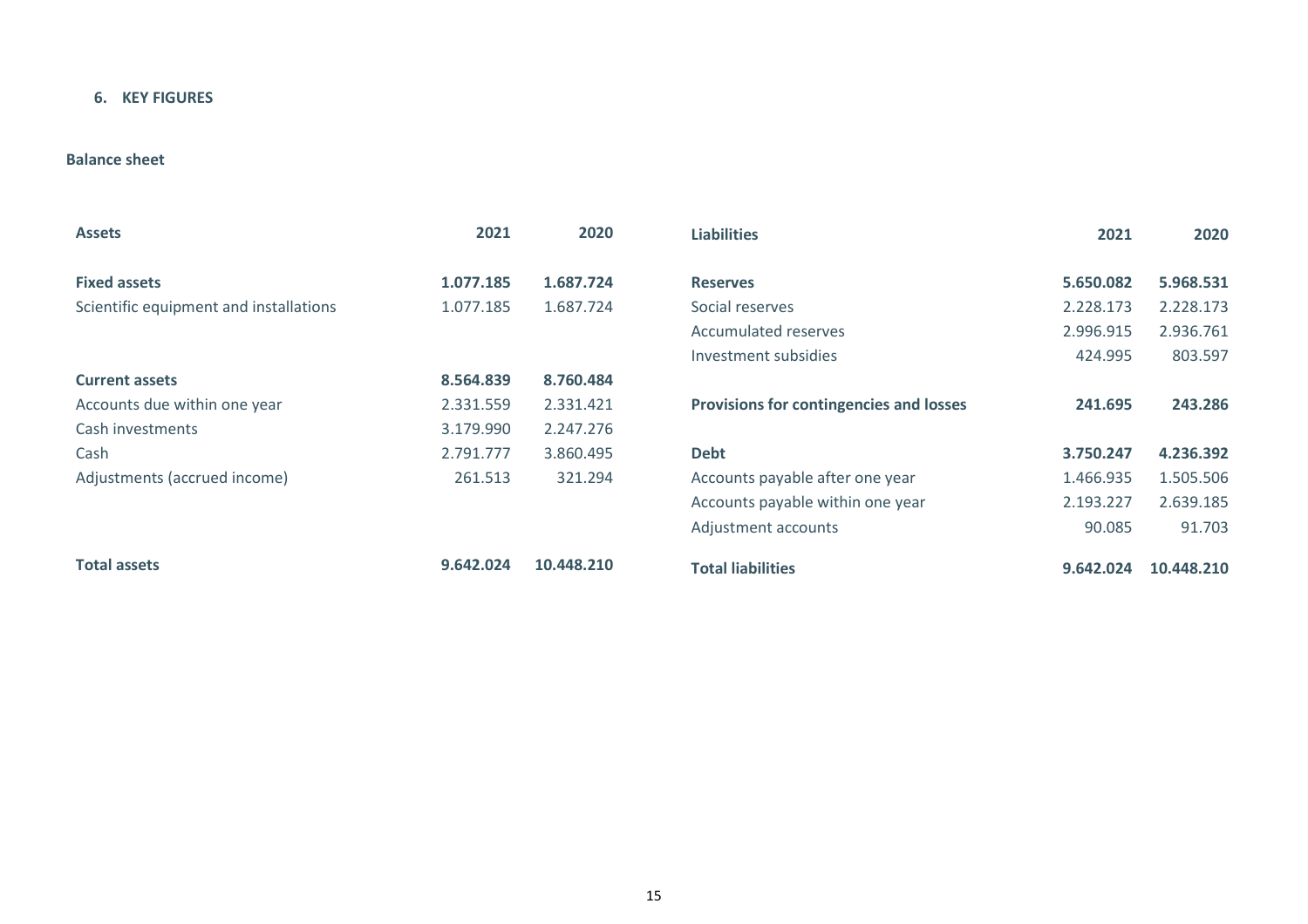## **Income statement**

| Income statement                           | 2021      | 2020      | <b>Workforce</b>         | 2021 | 2020        |
|--------------------------------------------|-----------|-----------|--------------------------|------|-------------|
|                                            | 4.264.821 | 4.715.236 | <b>Total Headcount</b>   | 35   | 36          |
| <b>Turnover</b><br>Contract operations     | 2.385.468 | 2.357.263 | <b>Total FTE</b>         | 32,7 | 33,7        |
| Public research subsidies                  | 1.109.650 | 1.474.125 | <b>FTE Scientists</b>    | 29,3 | 30,3        |
| Depreciation subsidy allowances            | 406.353   | 422.068   | FTE Technicians          | 1    | $\mathbf 1$ |
| Other revenues                             | 363.351   | 461.780   | FTE administrative staff | 2,4  | 2,4         |
|                                            |           |           |                          |      |             |
| <b>Expenses</b>                            | 3.436.996 | 3.753.696 |                          |      |             |
| Supplies and services                      | 801.826   | 903.523   |                          |      |             |
| Salaries                                   | 2.635.170 | 2.850.174 |                          |      |             |
| Depreciation, provisions and loss of value | 731.800   | 737.772   |                          |      |             |
| <b>Financial revenues</b>                  | 950       | 837       |                          |      |             |
| <b>Financial expenses</b>                  | 19.352    | 5.559     |                          |      |             |
| <b>Other expenses and Taxes</b>            | 17.469    | 14.396    |                          |      |             |
|                                            |           |           |                          |      |             |
| <b>Net Result</b>                          | 60.153    | 204.650   |                          |      |             |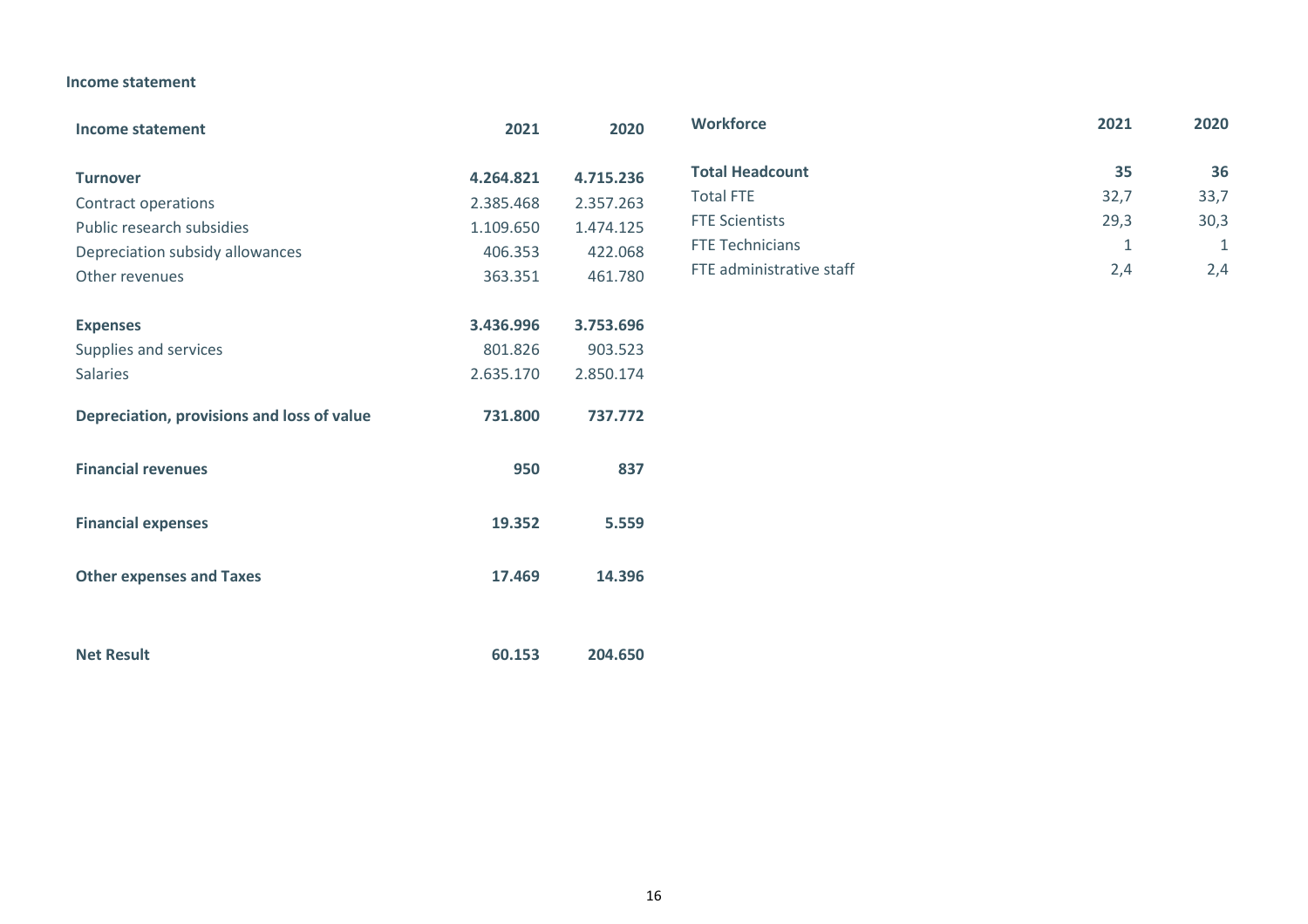#### **7. Certech Management**

# General Assembly - Board of Directors

|                  |                      |                         |          | Industry   |                    |
|------------------|----------------------|-------------------------|----------|------------|--------------------|
|                  | <b>UCLouvain</b>     | <b>Eric Gaigneaux</b>   |          |            |                    |
|                  |                      | Nathalie Burteau        |          |            |                    |
|                  | <b>TotalEnergies</b> | Jean-Pierre Dath        | Chairman | $\sqrt{ }$ |                    |
|                  | Umicore              | Jean Scoyer             |          | $\sqrt{ }$ |                    |
|                  | <b>Dow Silicones</b> | Serge Creutz            |          | V          |                    |
|                  | Cargill              | Stéphane Biltresse      |          | V          |                    |
|                  | Veolia               | David Benanou           |          | $\sqrt{}$  |                    |
| General Assembly | <b>GMA Consult</b>   | Gisèle Maréchal         |          | $\sqrt{ }$ | Board of Directors |
|                  | it4ip                | Yves-Jacques            |          | $\sqrt{ }$ |                    |
|                  |                      | Schneider               |          |            |                    |
|                  | Grando               | <b>Yves Charlier</b>    |          | $\sqrt{}$  |                    |
|                  | <b>IDEA</b>          | Maïté Dufrasne          |          | $\sqrt{}$  |                    |
|                  |                      | Philippe Busquin        |          |            |                    |
|                  | Guest                | <b>Thierry Randoux</b>  | General  |            |                    |
|                  |                      |                         | Manager  |            |                    |
|                  | SPW-EER              | <b>Emmanuel Delhaye</b> | Observer |            |                    |
|                  | <b>UCLouvain</b>     | <b>Thomas Pardoen</b>   |          |            |                    |

# General Management

| General Manager                         | Thierry Randoux    |
|-----------------------------------------|--------------------|
| Business Manager-Deputy General Manager | Catherine Henneuse |

# Auditor

п

| LAvisor scrl | Dorothée Hurteux |
|--------------|------------------|
|--------------|------------------|